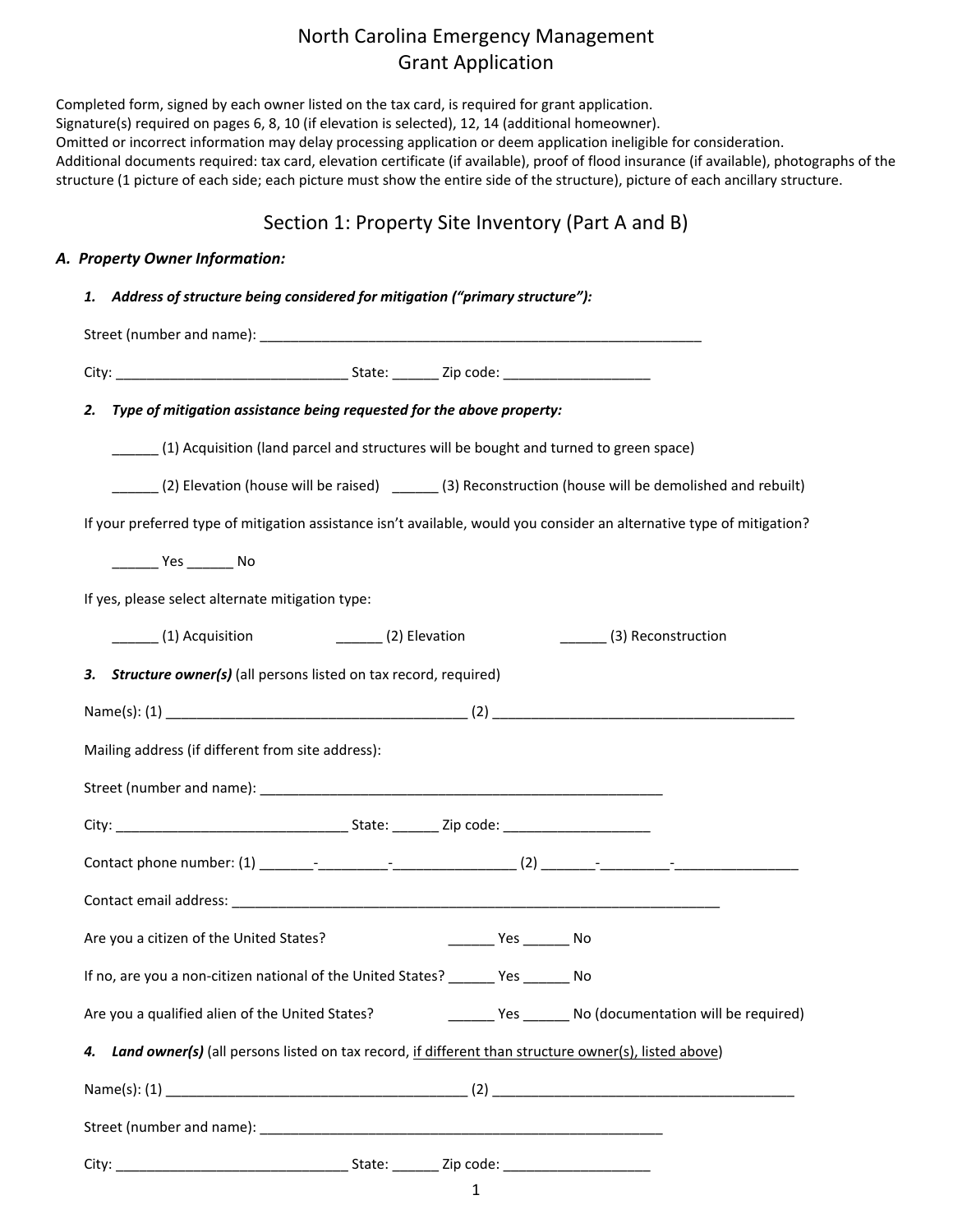| Are you a citizen of the United States?                                               | Yes No                                                                                                             |
|---------------------------------------------------------------------------------------|--------------------------------------------------------------------------------------------------------------------|
| If no, are you a non-citizen national of the United States? _______ Yes _______ No    |                                                                                                                    |
| Are you a qualified alien of the United States?                                       | _______ Yes _______ No (documentation will be required)                                                            |
| Structure type:<br>5.                                                                 |                                                                                                                    |
| 1-story house w / o basement                                                          | 1-story house with basement                                                                                        |
| 2-story house w / o basement                                                          | 2-story house with basement                                                                                        |
| Split-level house with basement                                                       | Split-level house w / o basement                                                                                   |
| Mobile home                                                                           | _______Duplex                                                                                                      |
| Apartment                                                                             |                                                                                                                    |
| If mobile home, is it titled by the DMV?<br>6.                                        | ________ Yes ________ No ________ N/A (not a mobile home)                                                          |
|                                                                                       |                                                                                                                    |
| <b>Construction type:</b><br>7.                                                       |                                                                                                                    |
| Wood Frame                                                                            |                                                                                                                    |
| <b>Foundation type:</b><br>8.                                                         |                                                                                                                    |
| _________ Slab on grade<br>Concrete                                                   | ________ Crawl space with ductwork                                                                                 |
| Block                                                                                 | Crawl space w / o ductwork<br>Brick                                                                                |
| Piers / pilings                                                                       | <b>Basement</b><br>Other:                                                                                          |
|                                                                                       | 9. Wastewater: Septic system ______ Central sewer system ______ Other: _____________________________               |
|                                                                                       |                                                                                                                    |
| 11. Are there underground storage tanks on the property? ____________ Yes ________ No |                                                                                                                    |
| If yes, please explain tank usage / size:                                             |                                                                                                                    |
| 12. Structure details:                                                                |                                                                                                                    |
|                                                                                       |                                                                                                                    |
|                                                                                       | Total square footage of structure: _______________ Heated square footage of structure: ____________                |
|                                                                                       | 13. Has this structure been deemed uninhabitable or destroyed by a government official or professional inspection? |

\_\_\_\_\_\_ Yes \_\_\_\_\_\_\_ No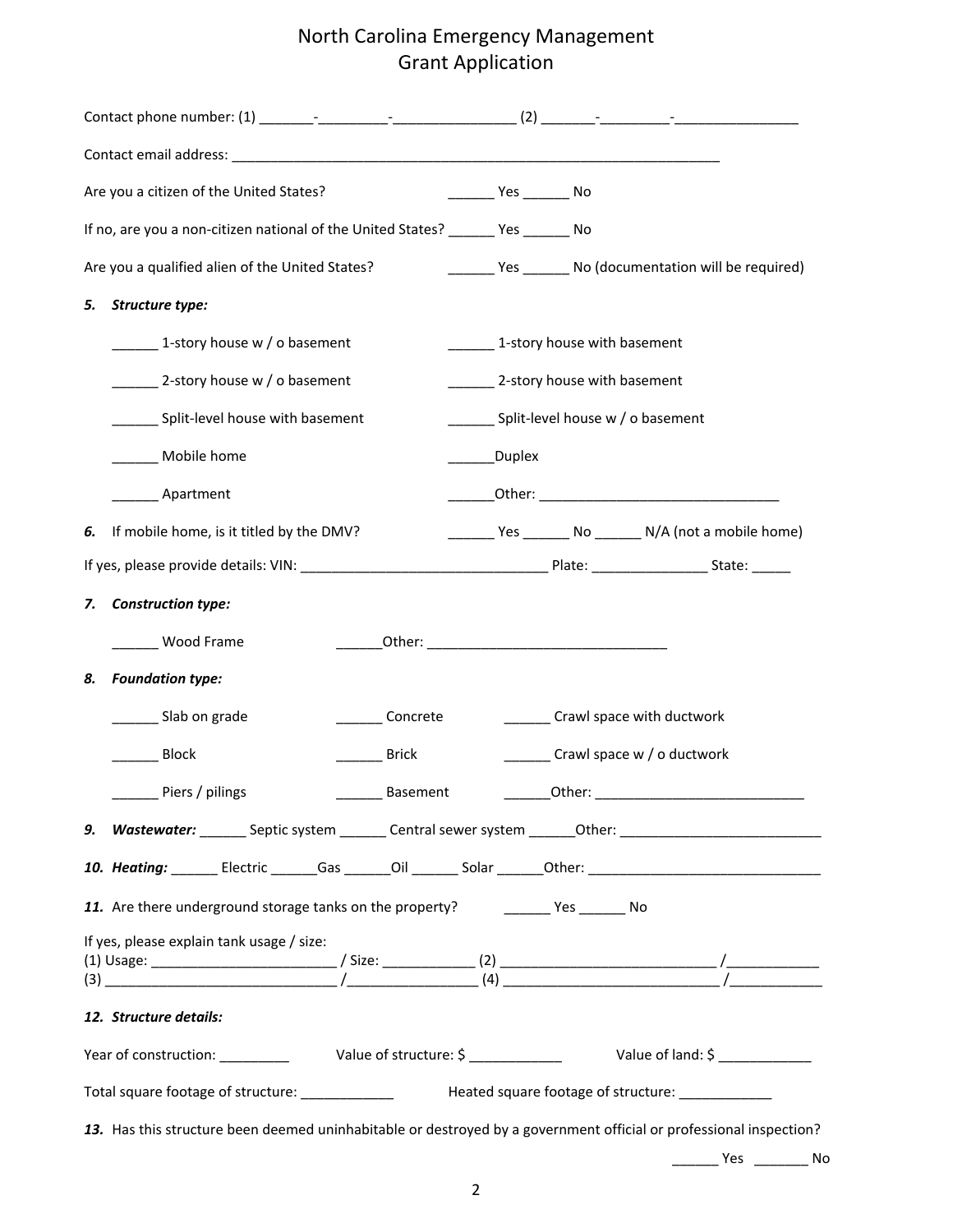| If yes, please list reasons (fire, internal flood, environmental flood, termite destruction, foundation issues, disrepair): |  |
|-----------------------------------------------------------------------------------------------------------------------------|--|
|                                                                                                                             |  |
| (2)                                                                                                                         |  |
| (3)                                                                                                                         |  |

If yes, please provide name and contact number of government official or professional inspector:

\_\_\_\_\_\_\_\_\_\_\_\_\_\_\_\_\_\_\_\_\_\_\_\_\_\_\_\_\_\_\_\_\_\_\_\_\_\_\_\_\_\_\_\_\_\_\_\_\_\_\_\_\_\_\_\_\_\_\_\_\_\_\_\_\_\_\_\_\_\_\_\_\_\_\_\_\_\_\_\_\_\_\_\_\_\_

14. Are there ancillary structures on the land being acquired? \_\_\_\_\_\_\_ Yes \_\_\_\_\_\_ No \_\_\_\_\_\_ N/A (elevation) If yes, please provide details in *Table 1.1*, for additional structures on land.

#### *Table 1.1*

| Ancillary structure<br>(deck, garage, carport, shed, barn, kennel, pool, dock, mobile<br>home) | <b>Size</b><br>$(20''L \times 16''W \times 10''H)$ | Date of<br>construction | Value |
|------------------------------------------------------------------------------------------------|----------------------------------------------------|-------------------------|-------|
| (1)                                                                                            |                                                    |                         |       |
| (2)                                                                                            |                                                    |                         |       |
| (3)                                                                                            |                                                    |                         |       |
| (4)                                                                                            |                                                    |                         |       |
| (5)                                                                                            |                                                    |                         |       |

- 15. Is there more than one residential structure on the parcel being acquired? \_\_\_\_\_\_ Yes \_\_\_\_\_\_ No \_\_\_\_\_\_ N/A (elevation) If yes, please provide address in *Table 1.2*, for additional residential structure on parcel.
- 16. Is there more than one parcel on the deed for the structure? The Messeng Yes Langley No Langley N/A (elevation) If yes, please provide the address in *Table 1.2*, for additional parcels on 1 deed. This parcel will also be acquired.
- 17. Are there adjacent properties (same owner) to be acquired? \_\_\_\_\_\_\_\_\_\_ Yes \_\_\_\_\_\_\_ No \_\_\_\_\_\_\_ N/A (elevation) If yes, please provide details in *Table 1.2*, adjacent properties to be acquired.

#### *Table 1.2*

|     | Enter the address of the additional residential address, or the address of the<br>secondary parcel, or the address of adjacent property | Enter: "Additional residential structure"<br>"Additional parcel"<br>"Adjacent property" |
|-----|-----------------------------------------------------------------------------------------------------------------------------------------|-----------------------------------------------------------------------------------------|
| (1) |                                                                                                                                         |                                                                                         |
|     |                                                                                                                                         |                                                                                         |
|     |                                                                                                                                         |                                                                                         |
| (2) |                                                                                                                                         |                                                                                         |
|     |                                                                                                                                         |                                                                                         |
|     |                                                                                                                                         |                                                                                         |
| (3) |                                                                                                                                         |                                                                                         |
|     |                                                                                                                                         |                                                                                         |
|     |                                                                                                                                         |                                                                                         |

| 18. Who is currently occupying the structure(s)?                               | Owner | Renter | Other | Vacant |
|--------------------------------------------------------------------------------|-------|--------|-------|--------|
| If occupied, please provide names and relationships of occupants in Table 1.3. |       |        |       |        |

*Table 1.3*

| Name | Relationship | Primary or secondary residential structure? |
|------|--------------|---------------------------------------------|
|      |              |                                             |
|      |              |                                             |
|      |              |                                             |
|      |              |                                             |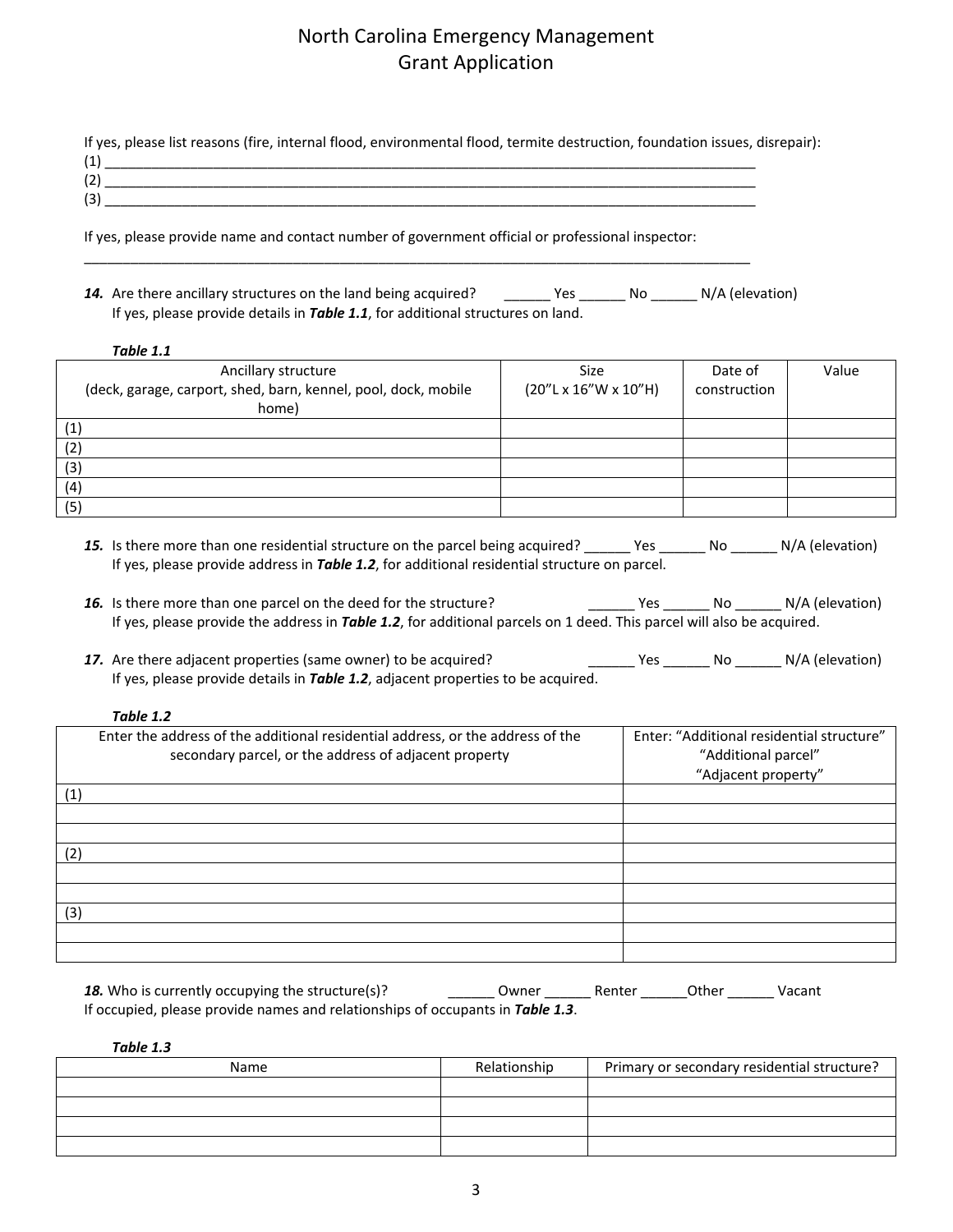# North Carolina Emergency Management

| Name | elationship<br>٦٣. | secondary residential structure?<br>Primary or . |
|------|--------------------|--------------------------------------------------|
|      |                    |                                                  |
|      |                    |                                                  |

Relationship values: (1) Self (owner), spouse, significant-other, child, mother, father, family member, friend

(2) Renter (requires rental agreement)

(3) Non-renter (not owner occupied, there is no rental agreement with occupant)

*19.* In the space provided, please provide a sketch of your property displaying location of house(s) and all ancillary structures. This will be confirmed against provided photos

| Example:      |        |
|---------------|--------|
|               | Shed   |
|               |        |
| Carport House |        |
|               |        |
|               |        |
|               | Street |

*20.* Has this structure experience damage or loss due to environmental flooding or disaster? \_\_\_\_\_\_ Yes \_\_\_\_\_\_ No

#### *B. Structure Flood, Damage or History, if Applicable:*

| 21. For this structure, have you applied for disaster assistance in the past ten (10) years?<br>Yes. |  |  |  |  |  |  | No |
|------------------------------------------------------------------------------------------------------|--|--|--|--|--|--|----|
|------------------------------------------------------------------------------------------------------|--|--|--|--|--|--|----|

If yes, please provide FEMA Registration #: \_\_\_\_\_\_\_\_\_\_\_\_\_\_\_\_\_\_\_\_\_\_\_\_\_\_\_\_\_\_\_\_\_\_\_\_\_\_\_\_\_\_\_\_\_\_\_\_\_\_\_\_

*22.* For this structure, have you applied for assistance in a previous acquisition, elevation, or reconstruction program? \_\_\_\_\_\_ Yes \_\_\_\_\_\_ No

If yes, please (a) provide program and (b) which type of assistance was requested: (a) \_\_\_\_\_\_\_\_\_\_\_\_\_\_\_\_\_\_\_\_\_\_

*23.* For this structure, did you have flood insurance, at the time of loss? \_\_\_\_\_\_ Yes \_\_\_\_\_\_ No

24. For this structure, how many flood insurance claims have you filed, in the past 10 years? \_\_\_\_\_\_\_\_\_\_\_\_\_\_\_

25. Have you made a flood insurance claim for Increased Cost of Compliance coverage? \_\_\_\_\_\_\_ Yes \_\_\_\_\_\_ No

*26.* Flood insurance agent / company: \_\_\_\_\_\_\_\_\_\_\_\_\_\_\_\_\_\_\_\_\_\_\_\_\_\_\_\_\_\_\_ *27.* Flood insurance policy number: \_\_\_\_\_\_\_\_\_\_\_\_\_\_\_\_\_\_\_\_\_\_\_\_\_\_\_\_\_\_\_\_\_ *28.* Structure use at time of loss: \_\_\_ Owner occupied as primary residence \_\_\_\_\_\_\_\_\_\_\_\_\_\_ Owner occupied as primary residence and business use \_\_\_\_\_\_ Owner use as secondary residence \_\_\_\_\_\_\_\_\_\_\_\_\_\_ Owner use as secondary residence and business use Let Dublic building the contract of the contract of the Public building the contract of the contract of the contract  $\frac{1}{2}$  Rental property House of worship example and the settlement of Business use only

*29.* Please list damage to the structure from external or environmental causes, including damages resulting from presidentially declared disasters and other events (i.e. water-level rise due to regional construction) in *Table 1.4*.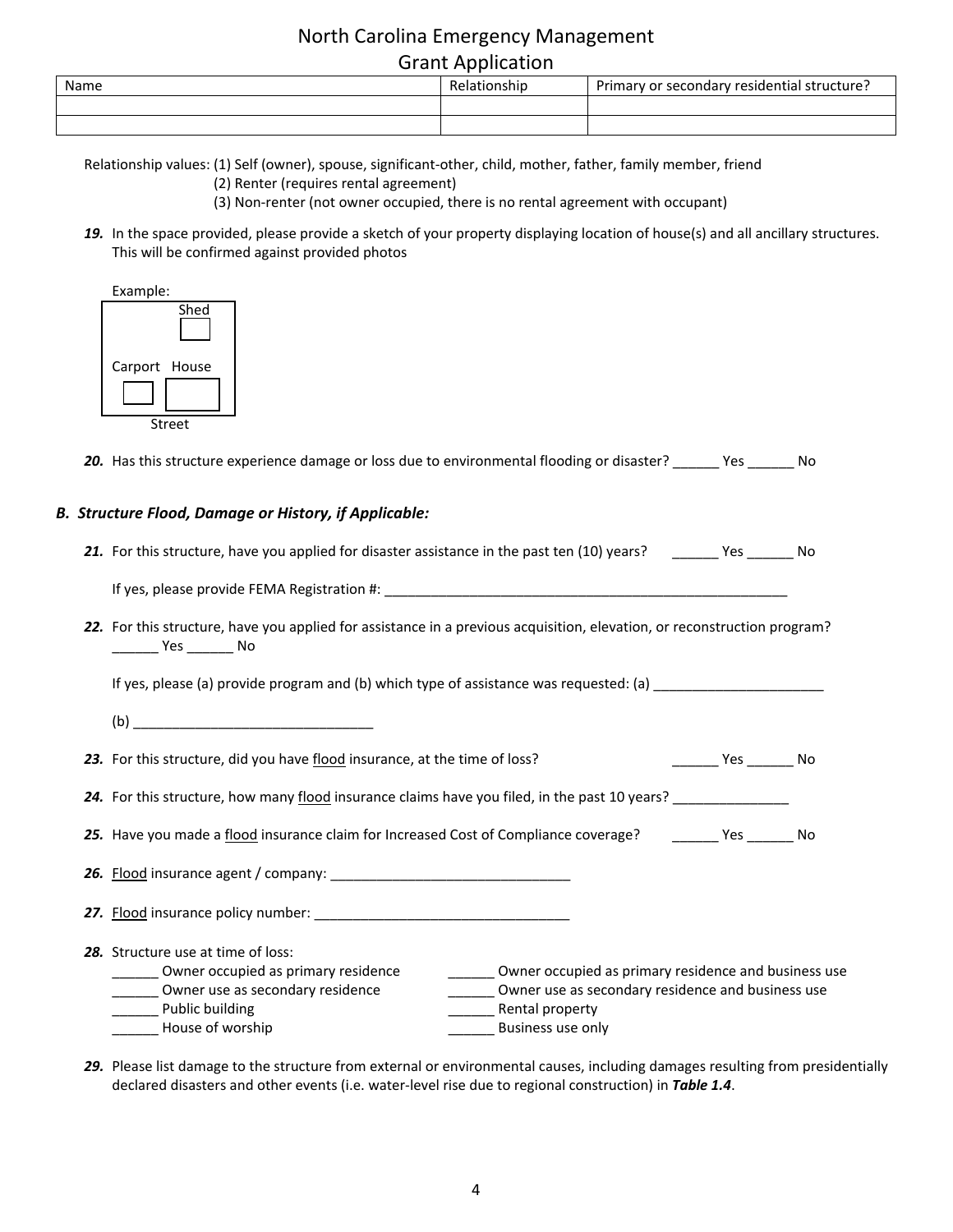| Table 1.4  |                 |                        |                 |                         |
|------------|-----------------|------------------------|-----------------|-------------------------|
| Date       | Storm name      | Description of damages | Cost of damages | Amount reimbursed       |
| (MM/DD/YY) | (if applicable) |                        | (1 total amount | from flood insurance (1 |
|            |                 |                        | per event)      | total amount per event) |
| (1)        |                 |                        | \$              | \$                      |
|            |                 |                        |                 |                         |
|            |                 |                        |                 |                         |
|            |                 |                        |                 |                         |
|            |                 |                        |                 |                         |
| (2)        |                 |                        | \$              | \$                      |
|            |                 |                        |                 |                         |
|            |                 |                        |                 |                         |
|            |                 |                        |                 |                         |
|            |                 |                        |                 |                         |
| (3)        |                 |                        | \$              | \$                      |
|            |                 |                        |                 |                         |
|            |                 |                        |                 |                         |
|            |                 |                        |                 |                         |
|            |                 |                        |                 |                         |
| (4)        |                 |                        | \$              | \$                      |
|            |                 |                        |                 |                         |
|            |                 |                        |                 |                         |
|            |                 |                        |                 |                         |
|            |                 |                        |                 |                         |

30. Who was occupying the structure(s) at time of loss? \_\_\_\_\_\_\_ Owner \_\_\_\_\_\_\_ Renter \_\_\_\_\_\_\_Other \_\_\_\_\_\_\_ Vacant If occupied at time of loss, please provide names and relationships of occupants in *Table 1.5*.

| Table |  |
|-------|--|
|-------|--|

| Name | Relationship |  |
|------|--------------|--|
|      |              |  |
|      |              |  |
|      |              |  |
|      |              |  |
|      |              |  |
|      |              |  |

Relationship values: (1) Self (owner), spouse, significant-other, child, mother, father, family member, friend (2) Renter (requires rental agreement)

(3) Non-renter (not owner occupied, there is no rental agreement with occupant)

*Note: only structure / land owners, and individuals with power of attorney for the owner, are eligible to apply. If the person(s) signing this application are not the deed holder of the above structure / land, please state your interest in the property (i.e. "power of attorney")*

\_\_\_\_\_\_\_\_\_\_\_\_\_\_\_\_\_\_\_\_\_\_\_\_\_\_\_\_\_\_\_\_\_\_\_\_\_\_\_\_\_\_\_\_\_\_\_\_\_\_\_\_\_\_\_\_\_\_\_\_\_\_\_\_\_\_\_\_\_\_\_\_\_\_\_\_\_\_\_\_\_\_\_\_\_\_\_\_\_\_\_\_\_\_\_ \_\_\_\_\_\_\_\_\_\_\_\_\_\_\_\_\_\_\_\_\_\_\_\_\_\_\_\_\_\_\_\_\_\_\_\_\_\_\_\_\_\_\_\_\_\_\_\_\_\_\_\_\_\_\_\_\_\_\_\_\_\_\_\_\_\_\_\_\_\_\_\_\_\_\_\_\_\_\_\_\_\_\_\_\_\_\_\_\_\_\_\_\_\_\_

*Legal proof of this information will be necessary at the time of closing.* 

*Failure to furnish all requested information on this form will result in a delay or removal of property from consideration for hazard mitigation funding.*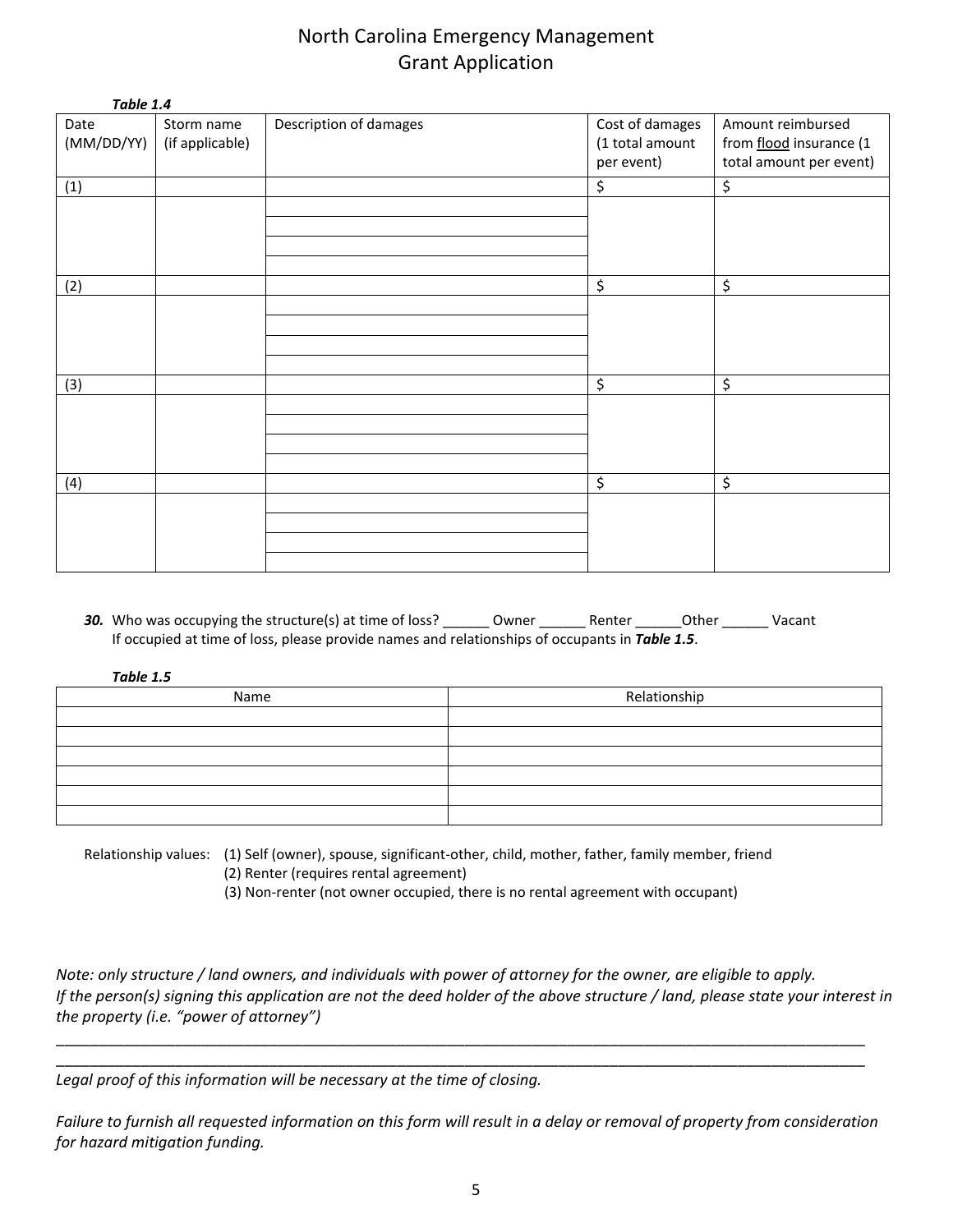Section 2: Statement and Acknowledgement of Voluntary Participation

Replaces FEMA Form 086-0-31

The county / city / local government (herein referred to as "subgrantee") certifies that any subsequent acquisition / elevation / mitigation reconstruction of property, utilizing hazard mitigation funds, is strictly voluntary and powers of eminent domain will not be used.

The property owner(s), understand that completing this application does not obligate the owner to participate in any subsequent property acquisition / elevation / mitigation reconstruction program undertaken by the subgrantee. The property owner(s), understand that completing this application does not obligate the subgrantee to purchase / elevate / reconstruct the above referenced property. The purchase / elevation / mitigation reconstruction of the referenced property is contingent upon the state receiving funding from the Federal Emergency Management Agency (FEMA).

By signing this document, the property owner(s), acknowledge that all of the information provided is true and correct to the best of available knowledge and documentation.

The property owner(s) affirm that I/we are rightful owners of the structure and land located at:

 $\_\_\_$ , herein referred to as "property."

- A. For acquisition mitigation assistance, the subgrantee has notified the seller that it is offering to purchase property. If seller(s) agree to this offer, and the sale of the property is finalized, the seller must permanently relocate from property.
- B. For acquisition mitigation assistance, subgrantee for acquisition, subgrantee has notified seller that, if the seller agrees to sell the property to the subgrantee, the transaction is voluntary and the seller is not entitled to relocation benefits provided by the Uniform Relocation Assistance and Real Property Acquisition Policies Act of I 970, which is available to property owners are required to sell their properties involuntarily.
- C. For acquisition mitigation assistance, subgrantee affirms that it has explained the information described in the preceding paragraphs to the seller, and property is not a part of an intended, planned, or designated project area where the property is to be acquired within specific time limits.

|  | Date: ______________________ |
|--|------------------------------|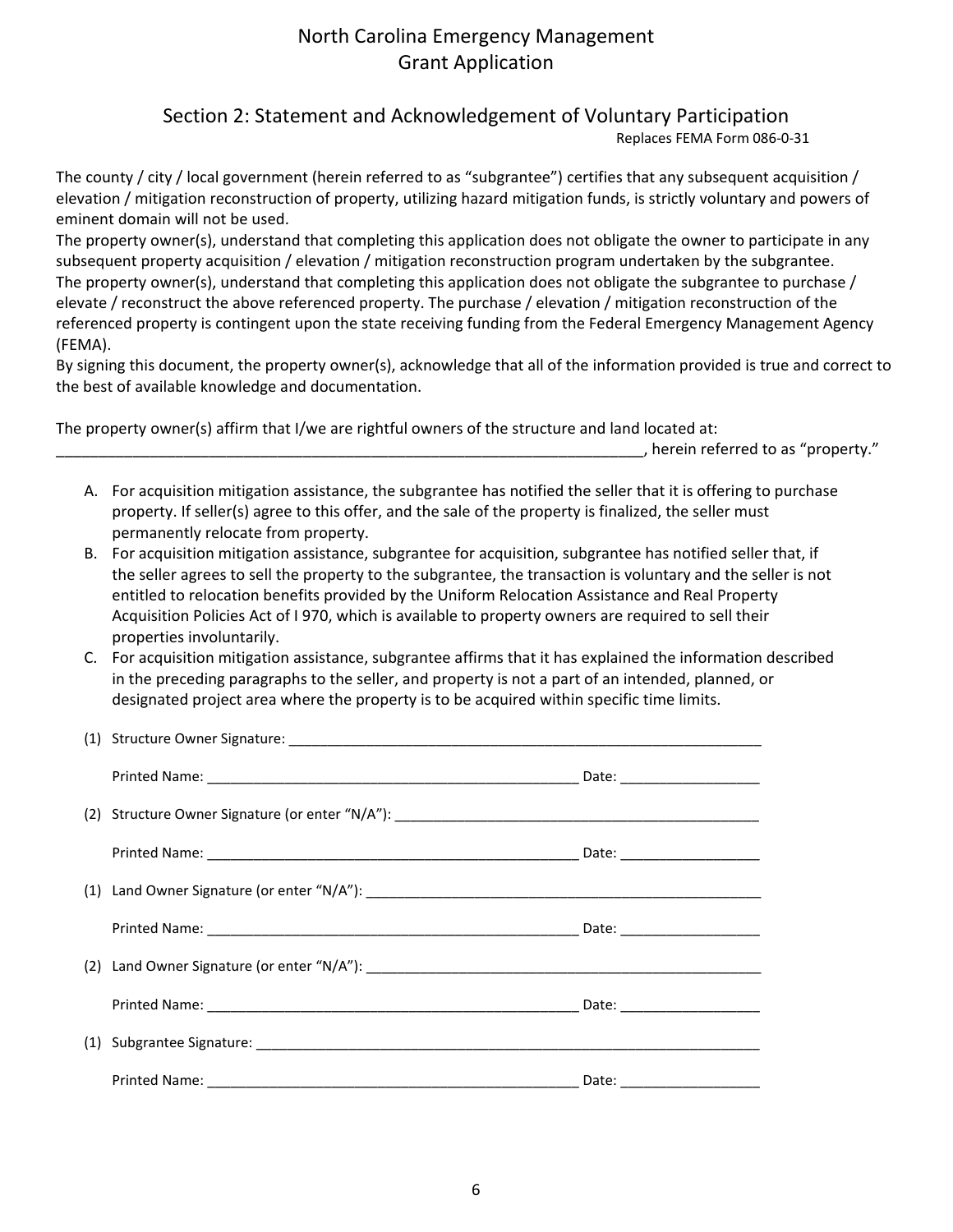### Section 3: Duplication of Benefits

The Federal Emergency Management Agency has adopted a policy that prohibits duplication of benefits in the Hazard Mitigation Assistance Program that includes Flood Mitigation Assistance grants. The policy was developed in response to federal regulations that dictate the use of the primary funds used to mitigate property. The Federal Emergency Management Agency (FEMA) provides the following specific instructions in the Hazard Mitigation Assistance Program Guidelines for mitigation projects.

In the administration of Flood Mitigation Assistance Program (FMA) grants, FEMA and the grantee should avoid any duplication of benefits with other forms of assistance. FEMA's policy on duplication of benefits for individuals and families is mandated by Section 312 of the Stafford Act and is set forth in 44 CFR 206.191. This Section of the FEMA regulations delineates a delivery sequence establishing the order in which the disaster relief agencies and organizations provide assistance to individuals and families. Programs listed later in the sequence are responsible for ensuring that they do not duplicate assistance which should be provided by a program listed earlier on the list (the program with primary responsibility).

In the case of flood-damaged property programs (Section 1362, Section 404, etc.), they are not listed in the delivery sequence, and therefore are positioned after the eight listed programs. This means that all eight programs listed in the sequence at 44 CFR 206.191 (d) are "primary programs" in relation to mitigation grant programs. The Flood Mitigation Assistance program is required to ensure that it does not duplicate assistance which should be provided by any of the eight primary assistance programs.

#### Certification of Funds Used

Receipt of or pending receipt of the following benefit amounts must be disclosed to the State of North Carolina.

1. Small Business Administration (SBA) Loans - a property owner who has an SBA loan on the property being acquired will either be required to repay the loan to SBA, or roll it over to a new property at closing.

Yes \_\_\_\_\_\_\_\_\_ No \_\_\_\_\_\_\_\_\_

2. Flood Insurance for structure repairs - flood insurance payment that a property owner has received, or is eligible to receive, intended to cover structural repairs to the property being acquired will be deducted from the purchase price of the property being acquired. If flood insurance funds have been reinvested into repairs to the property, this amount will not be deducted. Proof of reinvestment can be supplied through receipts for materials and/or labor, or through on-site verification.

Amount reinvested \$\_\_\_\_\_\_\_\_\_\_\_\_\_\_\_\_\_\_\_\_\_\_\_\_\_

3. FEMA Individual Family Grant and Emergency Minimal Repair Grant (EMR) - that portion of an IFG grant that a property owner has received or is eligible to receive intended to cover structural repairs to the property being acquired will be deducted from the purchase price of the property. Additionally, grants received from FEMA as part of Temporary Housing Assistance Program to quickly repair or restore owner-occupied primary residences to habitable and safe condition will be deducted from the purchase price of the property. If the funds have been reinvested into repairs to the property, this amount will not be deducted. Proof of reinvestment can be supplied through receipts for materials and/or labor, or through on-site verification.

Amount received \$

4. FEMA Disaster Housing - FEMA Disaster Housing money received by the property owner will not be deducted if the property owner has used the grant for housing related expenses. These can include: transient accommodations while an existing home is being elevated or relocated; combining it with other funds to make more substantial home repairs; minor home repairs made to make a home more livable prior to a buyout offer; down payments toward the purchase of a new home; moving expenses; closing costs; insurance; and deposits.

Amount received \$\_\_\_\_\_\_\_\_\_\_\_\_\_\_\_\_\_\_\_\_\_\_\_\_\_\_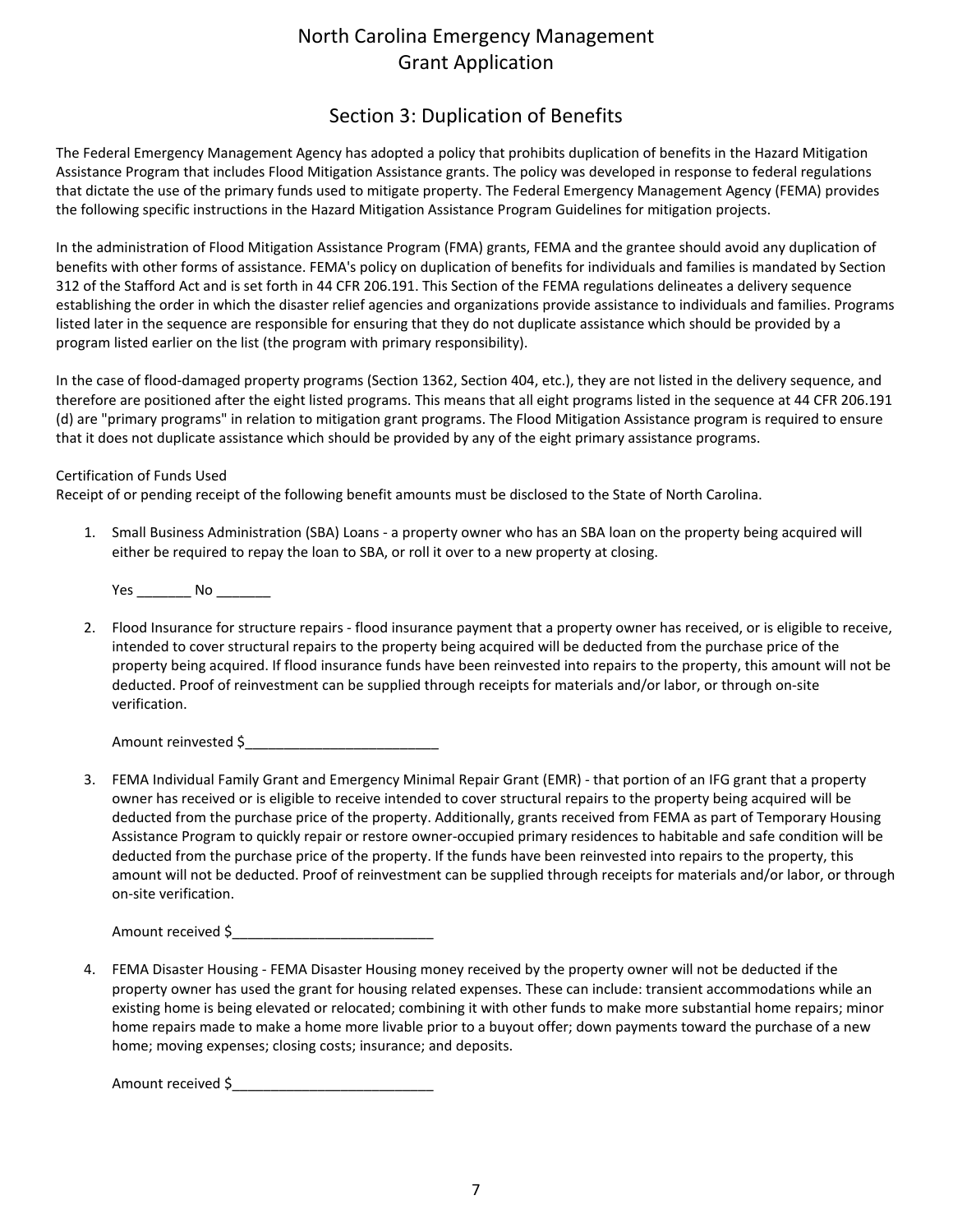| 5. I have also applied for funds through: Individual Assistance, NCORR, CDBGR,                                                                                                                                                                                                                                                      |                                    |  |                           |
|-------------------------------------------------------------------------------------------------------------------------------------------------------------------------------------------------------------------------------------------------------------------------------------------------------------------------------------|------------------------------------|--|---------------------------|
|                                                                                                                                                                                                                                                                                                                                     |                                    |  |                           |
| I, hereby certify that the SBA Loans, Flood Insurance for Structure Repairs, FEMA Individual and<br>Family Grant, Emergency Minimal Repair Grant (EMR) and FEMA Disaster Housing benefits defined above have been<br>accurately reported and that the amounts not used for the purposes identified above have been fully disclosed. |                                    |  |                           |
|                                                                                                                                                                                                                                                                                                                                     |                                    |  | Date: __________________  |
|                                                                                                                                                                                                                                                                                                                                     |                                    |  | Date: ___________________ |
|                                                                                                                                                                                                                                                                                                                                     | PAPERWORK BURDEN DISCOLSURE NOTICE |  |                           |

Public reporting burden for this form is estimated to average I hour per response. The burden estimate includes the time for reviewing instructions, searching existing data sources, gathering and maintaining the data needed, and completing and submitting the form. This collection of information is voluntary. You are not required to respond to this collection or information unless a valid 0MB control number is displayed in the upper right comer of this form. Send comments regarding the accuracy of the burden estimate and any suggestions for reducing the burden to: Information Collections Management, Department of Homeland Security, Federal Emergency Management Agency, 1800 South Bell Street, Arlington VA 20598- 3005, Paperwork Reduction Project (1660-0103). NOTE: DO NOT SEND YOUR COMPLETED FORM TO THIS ADDRESS

#### Privacy Act Statement

Authority: Sections 203 and 404 of the Robert T. Stafford Disaster Relief and Emergency Assistance Act, as amended, 42 U.S.C. § 5133 and 42 U.S.C. § 5170c; § 1366 of the National Flood Insurance Act, (NFIA) as amended, 42 § U.S.C. 4104c; § 1323 of the NFIA, 42 U.S.C. § 4030; and§ 1361A of the NFIA, 42 U.S.C. § 4102a.

Purpose: The information is being collected for the purpose of formalizing the purchase offer valuation of a property subject to mitigation and to ensure that recipients of Hazard Mitigation Assistance funds for the acquisition and demolition of these properties understand that their participation is strictly voluntary.

Routine Uses: The information on this form may be disclosed as generally permitted under 5 U.S.C. § 552a (b) of the Privacy Act of 1974, as amended.

Disclosure: The disclosure of information on this form is voluntary; however, failure to provide the information requested may delay or prevent FEMA from being able to provide Hazard Mitigation Assistance for the acquisition and demolition of the structure for the purposes of mitigation. The signed voluntary participation statement will be forwarded to the State/ applicant and the paper form will be contained in the grant application.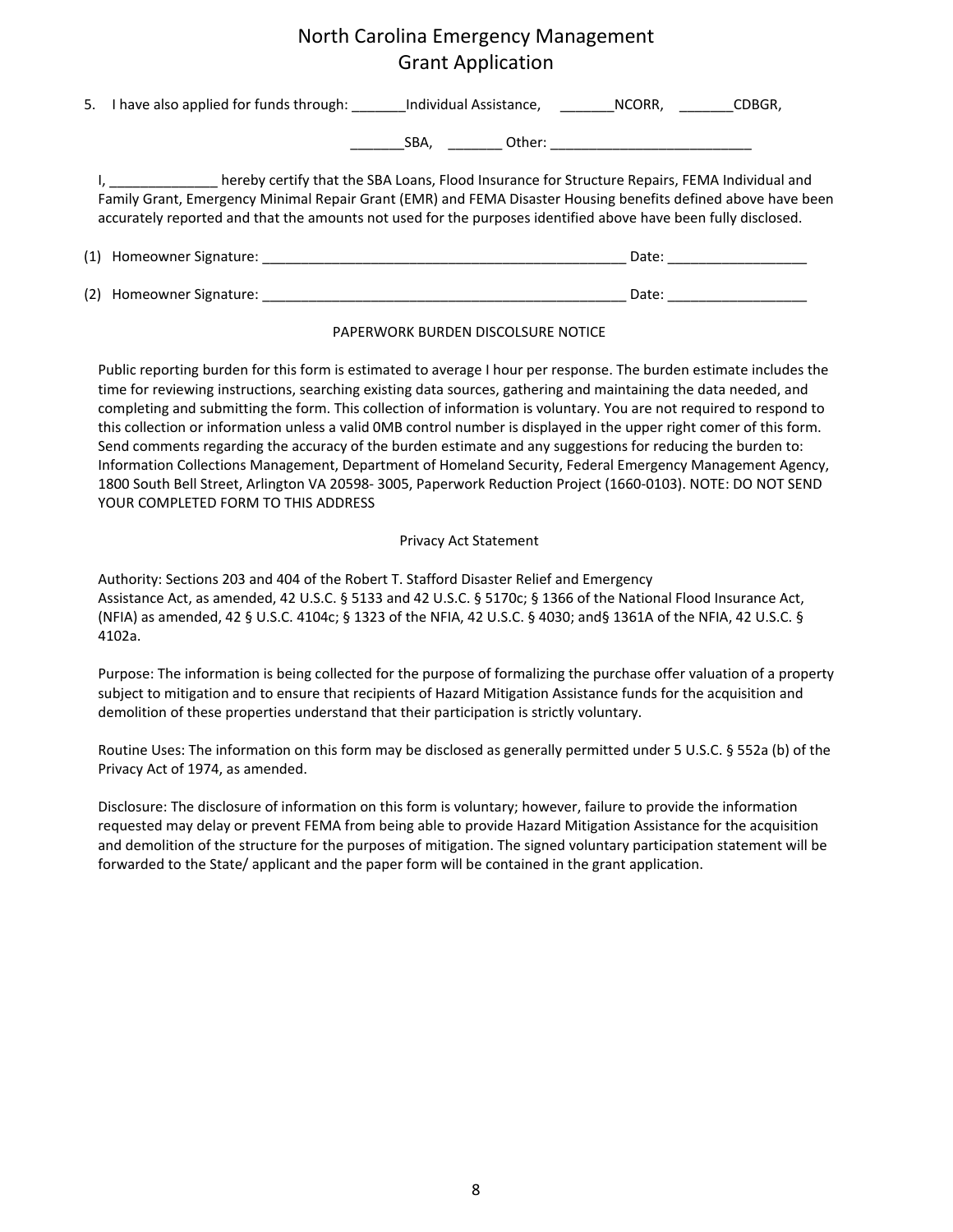### Section 4: Model Acknowledgement of Conditions for Home Elevation

Model Acknowledgement of Conditions

| For Mitigation of Property in a Special Flood Hazard Area (SFHA) with FEMA Grant Funds<br>*Requires notarization |                                                                                                                      |                         |  |
|------------------------------------------------------------------------------------------------------------------|----------------------------------------------------------------------------------------------------------------------|-------------------------|--|
|                                                                                                                  |                                                                                                                      |                         |  |
|                                                                                                                  |                                                                                                                      |                         |  |
|                                                                                                                  |                                                                                                                      |                         |  |
|                                                                                                                  |                                                                                                                      |                         |  |
|                                                                                                                  |                                                                                                                      |                         |  |
|                                                                                                                  |                                                                                                                      |                         |  |
| Map panel number:                                                                                                | <u> 1989 - Johann Barn, mars eta bainar eta industrial eta erromania eta erromania eta erromania eta erromania e</u> | , Panel effective date: |  |

As a recipient of Federally-funded hazard mitigation assistance under the Hazard Mitigation Grant Program, as authorized by 42 U.S.C §5170c / Pre-Disaster Mitigation Assistance Program, as authorized by 42 U.S.C §5133 / Flood Mitigation Assistance Program, as authorized by 42 U.S.C §4104c / Severe Repetitive Loss, as authorized by 42 U.S.C §4104a, the property owner accepts the following conditions:

- 1. That the Property Owner has insured all structures that will not be demolished or relocated out of the SFHA for the above-mentioned property to an amount at least equal to the project cost or to the maximum limit of coverage made available with respect to the particular property, whichever is less, through the National Flood Insurance Program (NFIP), as authorized by 42 U.S.C. §4001 et seq., as long as the Property Owner holds title to the property as required by 42 U.S.C. §4012a.
- 2. That the Property Owner will maintain all structures on the above-mentioned property in accordance with the flood plain management criteria set forth in Title 44 of the Code of Federal Regulations (CFR) Part 60.3 and City / County Ordinance as long as the Property Owner holds title to the property. These criteria include, but are not limited to, the following measures:
	- i. Enclosed areas below the Base Flood Elevation will only be used for parking of vehicles, limited storage, or access to the building;
	- ii. All interior walls and floors below the Base Flood Elevation will be unfinished or constructed of flood resistant materials;
	- iii. No mechanical, electrical, or plumbing devices will be installed below the Base Flood Elevation;
	- iv. All enclosed areas below Base Flood Elevation must be equipped with vents permitting the automatic entry and exit of flood water.

For a complete, detailed list of these criteria, see City/County Ordinance attached to this document.

3. The above conditions are binding for the life of the property. To provide notice to subsequent purchasers of these conditions, the Property Owner agrees that the City/County will legally record with the county or appropriate jurisdiction's land records a notice that includes the name of the current property owner (including book/page reference to record of current title, if readily available), a legal description of the property, and the following notice of flood insurance requirements:

"This property has received Federal hazard mitigation assistance. Federal law requires that flood insurance coverage on this property must be maintained during the life of the property regardless of transfer of ownership of such property. Pursuant to 42 U.S.C. §5154a, failure to maintain flood insurance on this property may prohibit the owner from receiving Federal disaster assistance with respect to this property in the event of a flood disaster. The Property Owner is also required to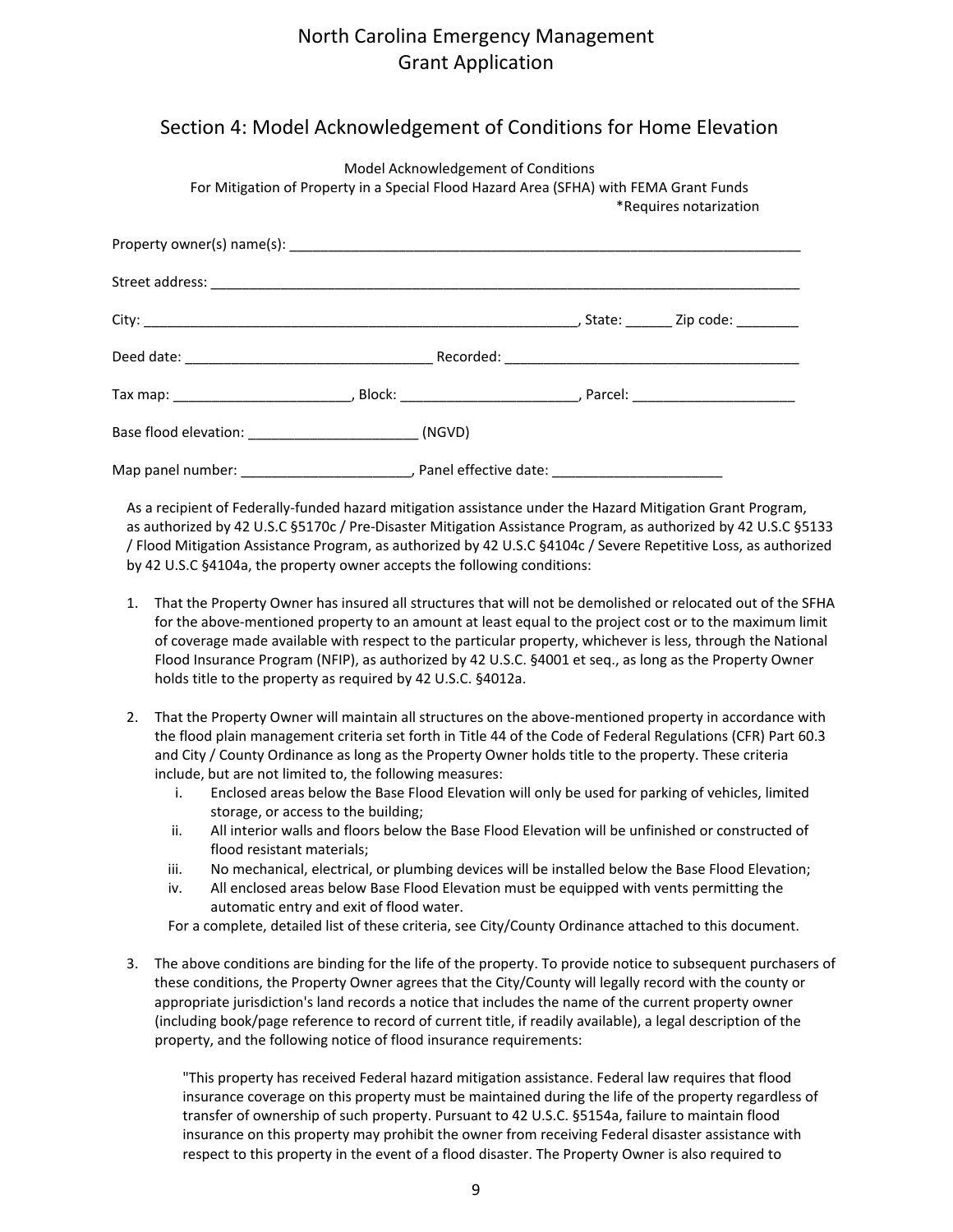maintain this property in accordance with the flood plain management criteria of Title 44 of the Code of Federal Regulations Part 60.3 and City / County Ordinance."

4. Failure to abide by the above conditions may prohibit the Property Owner and/or any subsequent purchasers from receiving Federal disaster assistance with respect to this property in the event of any future flood disasters. If the above conditions are not met, FEMA may recoup the amount of the grant award with respect to the subject property, and the Property Owner may be liable to repay such amounts.

This Agreement shall be binding upon the respective parties' heirs, successors, personal representatives, and assignees.

| municipal corporation                         |        |
|-----------------------------------------------|--------|
|                                               |        |
| [County Representative Signature, Title]      | [Date] |
|                                               |        |
| &                                             |        |
|                                               |        |
| [Property Owner (1) Name]                     |        |
| [Property Owner (1) Signature]                | [Date] |
| [Property Owner (2) Name, if applicable]      |        |
| [Property Owner (2) Signature, if applicable] | [Date] |
| <b>WITNESSED BY:</b>                          |        |
|                                               |        |
| [Notary Public]                               | [Date] |

NOTARY PUBLIC SEAL: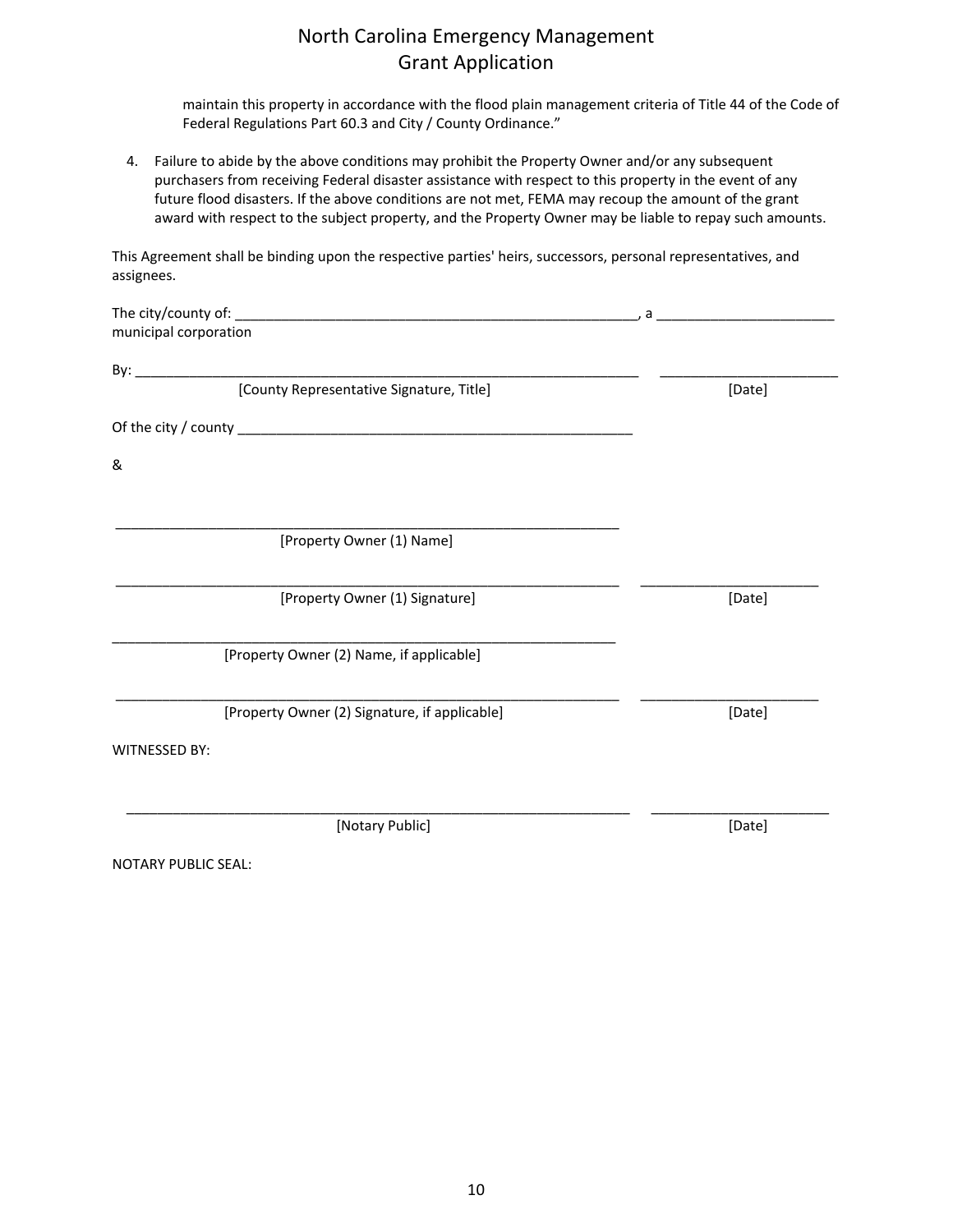### Section 5: Declaration and Release (Homeowner 1)

#### DEPARTMENT OF HOMELAND SECURITY **COMBINICATION** O.M.B No. 1660-0002 Federal Emergency Management Agency **Expires August 21, 2022 DECLARATION AND RELEASE**

#### **PAPERWORK BURDEN DISCLOSURE NOTICE**

Public reporting burden for this data collection is estimated to average 2 minutes per response. The burden estimate Includes the time for reviewing instructions, searching existing data sources, gathering and maintaining the data needed, and completing and submitting this form. This collection of information is required to obtain or retain benefits. You are not required to respond to this collection of information unless a valid OMB control number is displayed on this form. Send comments regarding the accuracy of the burden estimate and any suggestions for reducing the burden to: Information Collections Management, Department of Homeland Security, Federal Emergency Management Agency, 500 C Street, SW, Washington, DC 20472-3100, Paperwork Reduction Project (1660-0002) **NOTE: Do not send your completed form to this address.**

#### **PRIVACY ACT STATEMENT**

**AUTHORITY:** FEMA collects, uses, maintains, retrieves, and disseminates the records within this system under the authority of the Robert T. Stafford Disaster Relief and Emergency Assistance Act (the Stafford Act), Pub. L. No. 93-288, as amended (42 U.S.C. §§ 5121-5207); 6 U.S.C. §§ 776-77, 795; the Debt Collection Improvement Act of 1996, 31 U.S.C. §§ 3325(d), 7701(c)(1); the Government Performance and Results Act, Pub. L. No. 103-62, as amended; Reorganization Plan No. 3 of 1978; Executive Order 13411, "Improving Assistance for Disaster Victims," August 29, 2006; and Executive Order 12862 "Setting Customer Service Standards," September 11, 2003, as described in this notice. **PRINCIPAL PURPOSE(S):** This information is being collected for the primary purpose of determining eligibility and administrating financial assistance under a Presidentially-declared disaster. Additionally, information may be reviewed internally within FEMA for quality assurance purposes and used to assess FEMA's customer service to disaster assistance applicants. FEMA collects the social security number (SSN) to verify an applicant's identity and to prevent a duplication of benefits. **ROUTINE USE(S):** FEMA may share the personal information of U.S. citizens and lawful permanent residents contained in their disaster assistance files outside of FEMA as generally permitted under 5 U.S.C. § 552a(b) of the Privacy Act of 1974, as amended, including pursuant to routine uses published in DHS/FEMA-008 Disaster Recovery Assistance Files Notice of System of Records, 78 Fed. Reg. 25,282 (Apr.30, 2013) and upon written request, by agreement or as required by law. FEMA may share the personal information of non-citizens, as described in the following Privacy Impact Assessments: DHS/FEMA/PIA-012(a) Disaster Assistance Improvement Plain (DAIP) (Nov. 16, 2012); DHS/FEMA/PIA-027 National Emergency Management Information System - Individual Assistance (NEMIS-IA) Web-based and Client-based Modules (June 29, 2012); DHS/FEMA/PIA-015 Quality Assurance Recording System (Aug. 15, 2014). FEMA may share your personal information with federal, state, tribal, local agencies and voluntary organizations to enable individuals to receive additional disaster assistance, to prevent duplicating your benefits, or for FEMA to recover disaster funds received erroneously, spent inappropriately, or through fraud. **CONSEQUENCES OF FAILURE TO PROVIDE INFORMATION:** The disclosure of information, including the SSN, on this form is voluntary; however, failure to provide the information requested may delay or prevent the individual from receiving disaster assistance.

#### **DECLARATION AND RELEASE**

In order to be eligible to receive FEMA Disaster Assistance, a member of the household must be a citizen, non-citizen national or qualified alien of the United States. **Please read the form carefully, sign the sheet and return it to the Inspector, and show him/her a current form of photo identification.** Please feel free to consult with an attorney or other immigration expert if you have any questions.

I hereby declare, under penalty of perjury that (check one):

 $\Box$  I am a citizen or non-citizen national of the United States.

 $\Box$  I am a qualified alien of the United States.

 $\Box$  I am the parent or guardian of a minor child who resides with me and who is a citizen, non-citizen national or qualified alien of the United States. Print full name and age of minor child: \_\_\_\_\_\_\_\_\_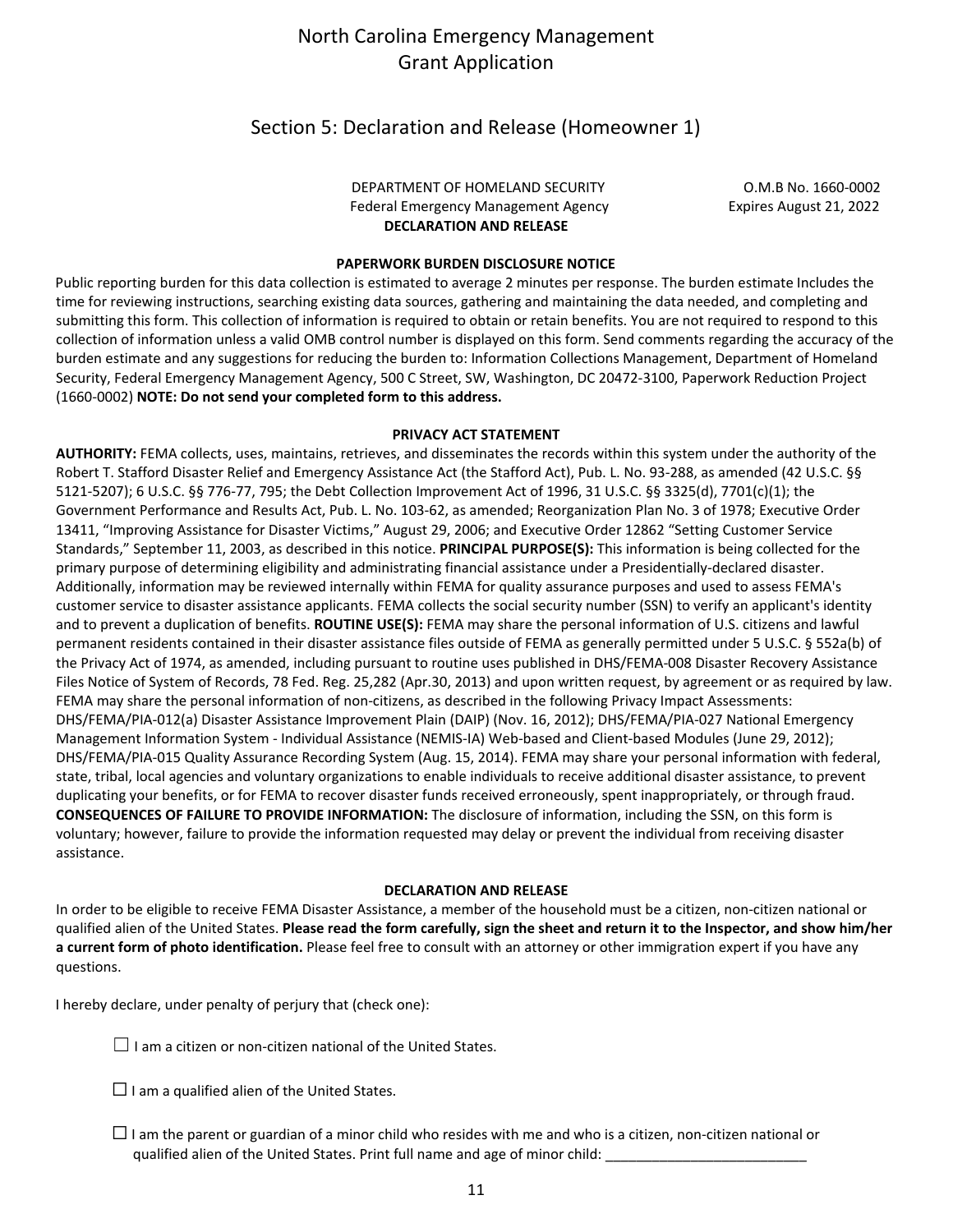#### **By my signature I certify that:**

- \* Only one application has been submitted for my household.
- \* All information I have provided regarding my application for FEMA disaster assistance is true and correct to the best of my knowledge.
- \* I will return any disaster aid money I received from FEMA or the State if I receive insurance or other money for the same loss, or if I do not use FEMA disaster aid money for the purpose for which it was intended.

**I understand that**, if I intentionally make false statements or conceal any information in an attempt to obtain disaster aid, it is a violation of federal and state laws, which carry severe criminal and civil penalties, including a fine up to \$250,000, imprisonment, or both (18 U.S.C. §§ 287, 1001, and 3571).

**I understand that** the information provided regarding my application for FEMA disaster assistance may be subject to sharing within the Department of Homeland Security (DHS) including, but not limited to, the Bureau of Immigration and Customs Enforcement.

**I authorize FEMA to verify** all information given by me about my property/place of residence, income, employment and dependents in order to determine my eligibility for disaster assistance; and

**I authorize** all custodians of records of my insurance, employer, any public or private entity, bank financial or credit data service to release information to FEMA and/or the State upon request.

| NAME (print)                | SIGNATURE          | DATE OF BIRTH I | <b>DATE SIGNED</b> |
|-----------------------------|--------------------|-----------------|--------------------|
| <b>INSPECTOR ID#</b>        | FEMA APPLICATION # | DISASTER #      |                    |
| ADDRESS OF DAMAGED PROPERTY | <b>CITY</b>        | <b>STATE</b>    | ZIP CODE           |

**FEMA FORM 009-0-3 REPLACES ALL PREVIOUS EDITIONS**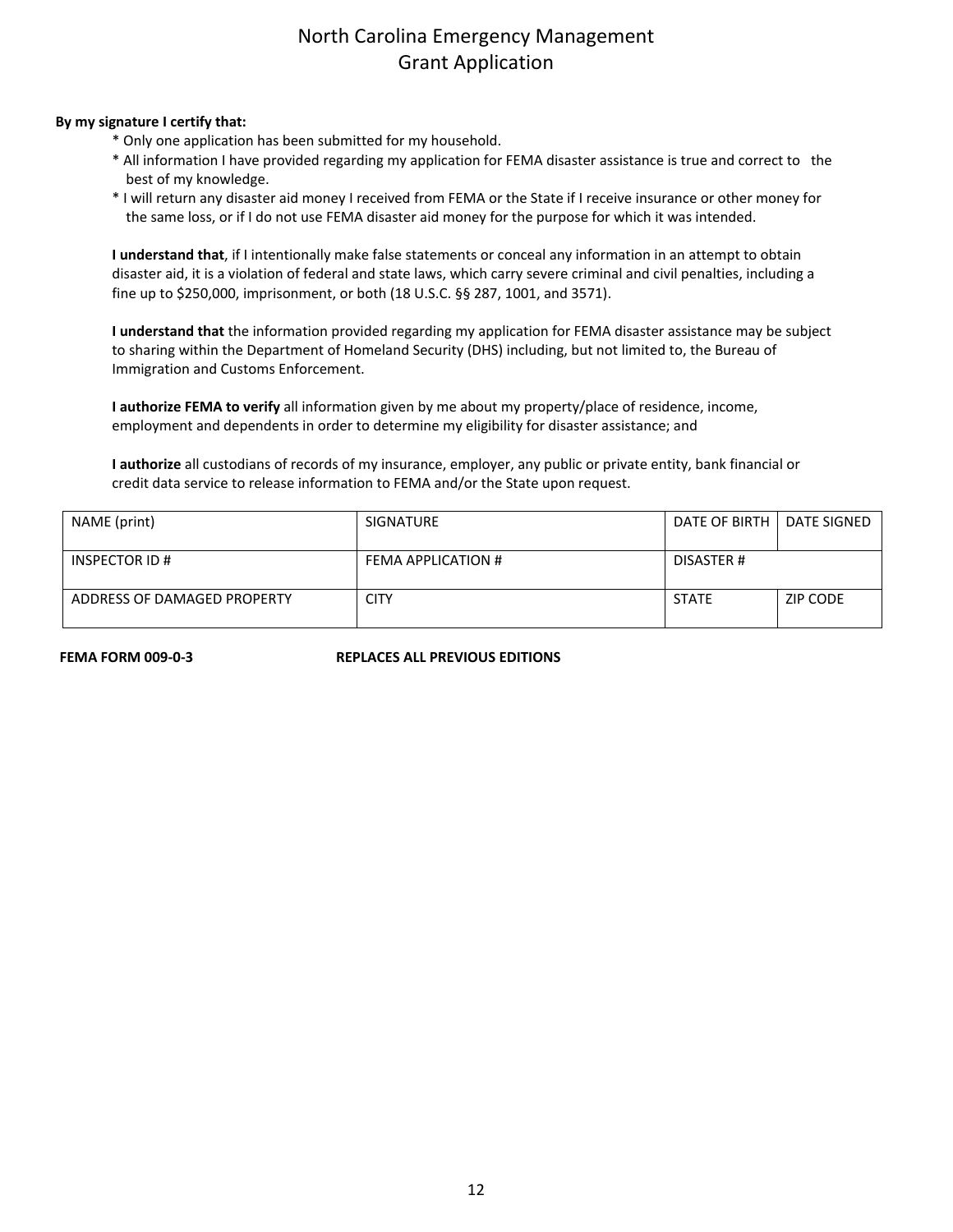#### Section 6: Declaration and Release (Homeowner 2)

#### DEPARTMENT OF HOMELAND SECURITY COM.B No. 1660-0002 Federal Emergency Management Agency **Expires August 21, 2022 DECLARATION AND RELEASE**

#### **PAPERWORK BURDEN DISCLOSURE NOTICE**

Public reporting burden for this data collection is estimated to average 2 minutes per response. The burden estimate Includes the time for reviewing instructions, searching existing data sources, gathering and maintaining the data needed, and completing and submitting this form. This collection of information is required to obtain or retain benefits. You are not required to respond to this collection of information unless a valid OMB control number is displayed on this form. Send comments regarding the accuracy of the burden estimate and any suggestions for reducing the burden to: Information Collections Management, Department of Homeland Security, Federal Emergency Management Agency, 500 C Street, SW, Washington, DC 20472-3100, Paperwork Reduction Project (1660-0002) **NOTE: Do not send your completed form to this address.**

#### **PRIVACY ACT STATEMENT**

**AUTHORITY:** FEMA collects, uses, maintains, retrieves, and disseminates the records within this system under the authority of the Robert T. Stafford Disaster Relief and Emergency Assistance Act (the Stafford Act), Pub. L. No. 93-288, as amended (42 U.S.C. §§ 5121-5207); 6 U.S.C. §§ 776-77, 795; the Debt Collection Improvement Act of 1996, 31 U.S.C. §§ 3325(d), 7701(c)(1); the Government Performance and Results Act, Pub. L. No. 103-62, as amended; Reorganization Plan No. 3 of 1978; Executive Order 13411, "Improving Assistance for Disaster Victims," August 29, 2006; and Executive Order 12862 "Setting Customer Service Standards," September 11, 2003, as described in this notice. **PRINCIPAL PURPOSE(S):** This information is being collected for the primary purpose of determining eligibility and administrating financial assistance under a Presidentially-declared disaster. Additionally, information may be reviewed internally within FEMA for quality assurance purposes and used to assess FEMA's customer service to disaster assistance applicants. FEMA collects the social security number (SSN) to verify an applicant's identity and to prevent a duplication of benefits. **ROUTINE USE(S):** FEMA may share the personal information of U.S. citizens and lawful permanent residents contained in their disaster assistance files outside of FEMA as generally permitted under 5 U.S.C. § 552a(b) of the Privacy Act of 1974, as amended, including pursuant to routine uses published in DHS/FEMA-008 Disaster Recovery Assistance Files Notice of System of Records, 78 Fed. Reg. 25,282 (Apr.30, 2013) and upon written request, by agreement or as required by law. FEMA may share the personal information of non-citizens, as described in the following Privacy Impact Assessments: DHS/FEMA/PIA-012(a) Disaster Assistance Improvement Plain (DAIP) (Nov. 16, 2012); DHS/FEMA/PIA-027 National Emergency Management Information System - Individual Assistance (NEMIS-IA) Web-based and Client-based Modules (June 29, 2012); DHS/FEMA/PIA-015 Quality Assurance Recording System (Aug. 15, 2014). FEMA may share your personal information with federal, state, tribal, local agencies and voluntary organizations to enable individuals to receive additional disaster assistance, to prevent duplicating your benefits, or for FEMA to recover disaster funds received erroneously, spent inappropriately, or through fraud. **CONSEQUENCES OF FAILURE TO PROVIDE INFORMATION:** The disclosure of information, including the SSN, on this form is voluntary; however, failure to provide the information requested may delay or prevent the individual from receiving disaster assistance.

#### **DECLARATION AND RELEASE**

In order to be eligible to receive FEMA Disaster Assistance, a member of the household must be a citizen, non-citizen national or qualified alien of the United States. **Please read the form carefully, sign the sheet and return it to the Inspector, and show him/her a current form of photo identification.** Please feel free to consult with an attorney or other immigration expert if you have any questions.

I hereby declare, under penalty of perjury that (check one):

 $\Box$  I am a citizen or non-citizen national of the United States.

 $\Box$  I am a qualified alien of the United States.

 $\Box$  I am the parent or guardian of a minor child who resides with me and who is a citizen, non-citizen national or qualified alien of the United States. Print full name and age of minor child: